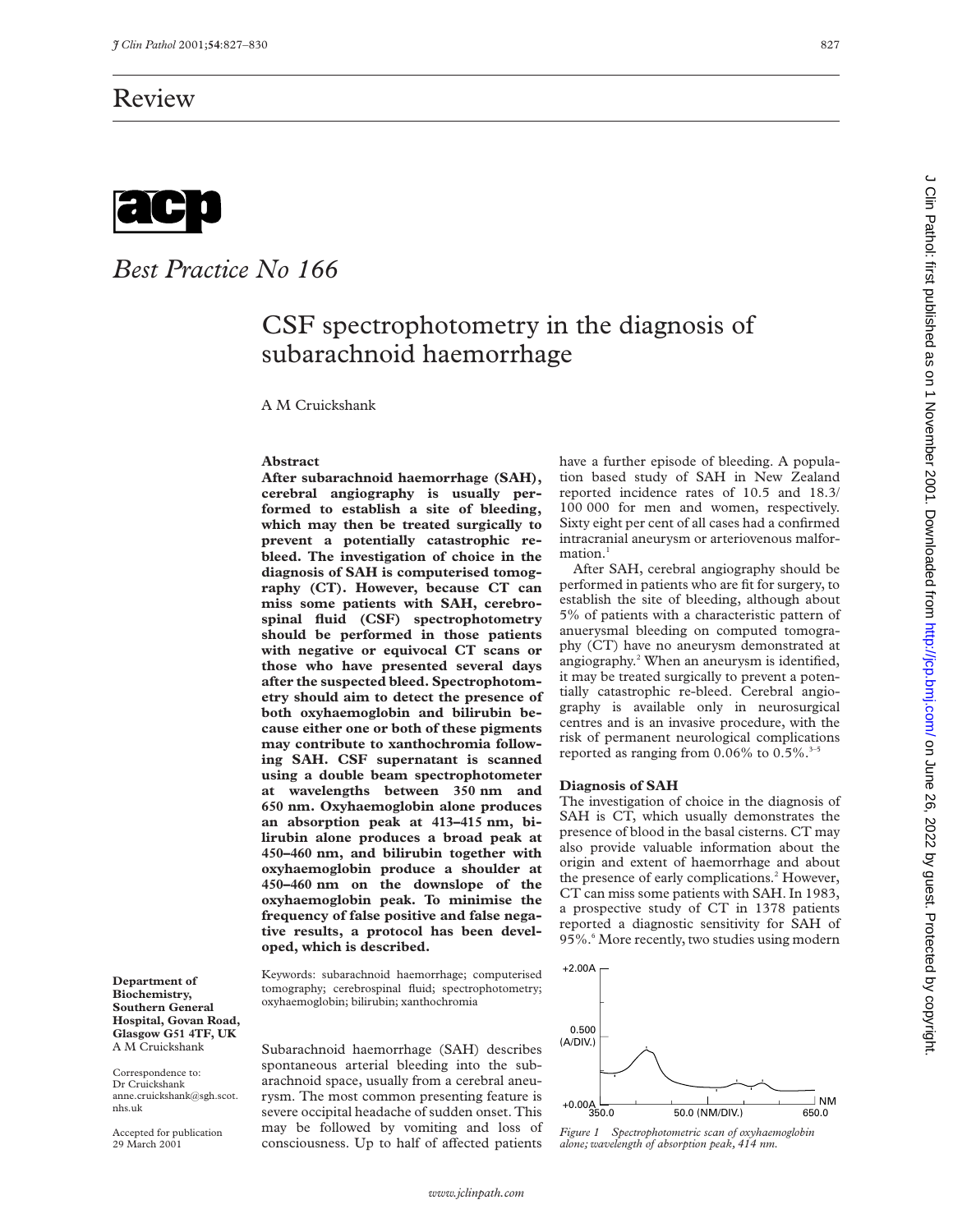

*Figure 2 Spectrophotometric scans of oxyhaemoglobin peak with bilirubin shoulder on downslope at wavelength of 450–460 nm (A and B) and bilirubin alone (C), exhibiting a broad peak with maximum absorbance at wavelength of 453 nm.*

CT equipment reported false negative rates of 2% (CT performed within 12 hours of onset of headache) <sup>7</sup> and 7% (CT performed within 24 hours of onset of headache). <sup>8</sup> Timing of the CT is crucial because sensitivity declines with time, as shown in a series of 2940 patients with SAH. The diagnostic sensitivity of CT scanning decreased from 92.1% on the day of the bleed to 57.6% on day 5. <sup>9</sup> Sensitivity may also be lower if scans are reported by inexperienced or non-specialist staff. Because CT scanning alone cannot reliably exclude SAH, it is recommended that patients with severe sudden headache but normal CT should have a lumbar puncture performed to rule out SAH.2 10 11 This recommendation was endorsed in guidance issued by the Society of British Neurological Surgeons in 1997. Lumbar puncture is contraindicated in patients with papillo-oedema, focal neurological deficit, or reduced consciousness.

#### **Pigments in CSF**

After haemorrhage into the cerebrospinal fluid (CSF), lysis of red blood cells occurs within two to four hours, although the average survival of red blood cells in peripheral blood is 120



*Figure 3 Spectrophotometric scans where neither oxyhaemoglobin nor bilirubin is detected. (A) Clear cerebrospinal fluid (CSF) with normal protein concentration; (B) turbid CSF with raised protein concentration (2.53 g/litre).*

days. Haemolysis of the subarachnoid erythrocytes releases oxyhaemoglobin, which may be detected between two and 12 hours after a bleed. The liberated oxyhaemoglobin is gradually converted into bilirubin by macrophages and other cells of the leptomeninges.<sup>12-15</sup> This conversion is reported to occur for about a week after the onset of aneurysmal bleeding.<sup>13</sup> Spontaneous oxidation of the haem group may occur after about 10 days, resulting in approximately equal proportions of methaemoglobin and oxyhaemoglobin.<sup>15</sup> This last process is often associated with the presence of intracranial haematoma.<sup>14 16</sup> The presence of oxyhaemoglobin, bilirubin, or methaemoglobin gives rise to a yellowish or reddish-brown discolouration of CSF supernatant known as xanthochromia. It should be noted that xanthochromia is not specific to intracranial bleeding and can be seen in patients with jaundice and those with high CSF protein concentrations.<sup>14</sup>

### **Principles of CSF spectrophotometry**

CSF spectrophotometry is indicated only in those patients with suspected SAH who have negative or equivocal CT scans.<sup>2 10 11</sup> Occasionally, it may be useful in patients presenting a week or more after the onset of symptoms in whom CT has not been performed. Lumbar puncture should not be performed until 12 hours after the onset of symptoms because earlier sampling may produce false negative results.12 Although some workers have advocated visual inspection alone,<sup>17</sup> spectrophotometry is less subjective and reportedly more sensitive,<sup>16</sup> and is therefore the recommended technique.<sup>2 10</sup> A study of 111 patients with blood in the basal cisterns on CT reported the sensitivity of spectrophotometry as  $100\%$ , decreasing to 90% by three weeks post bleed.<sup>18</sup> However, the sensitivity of spectrophotometry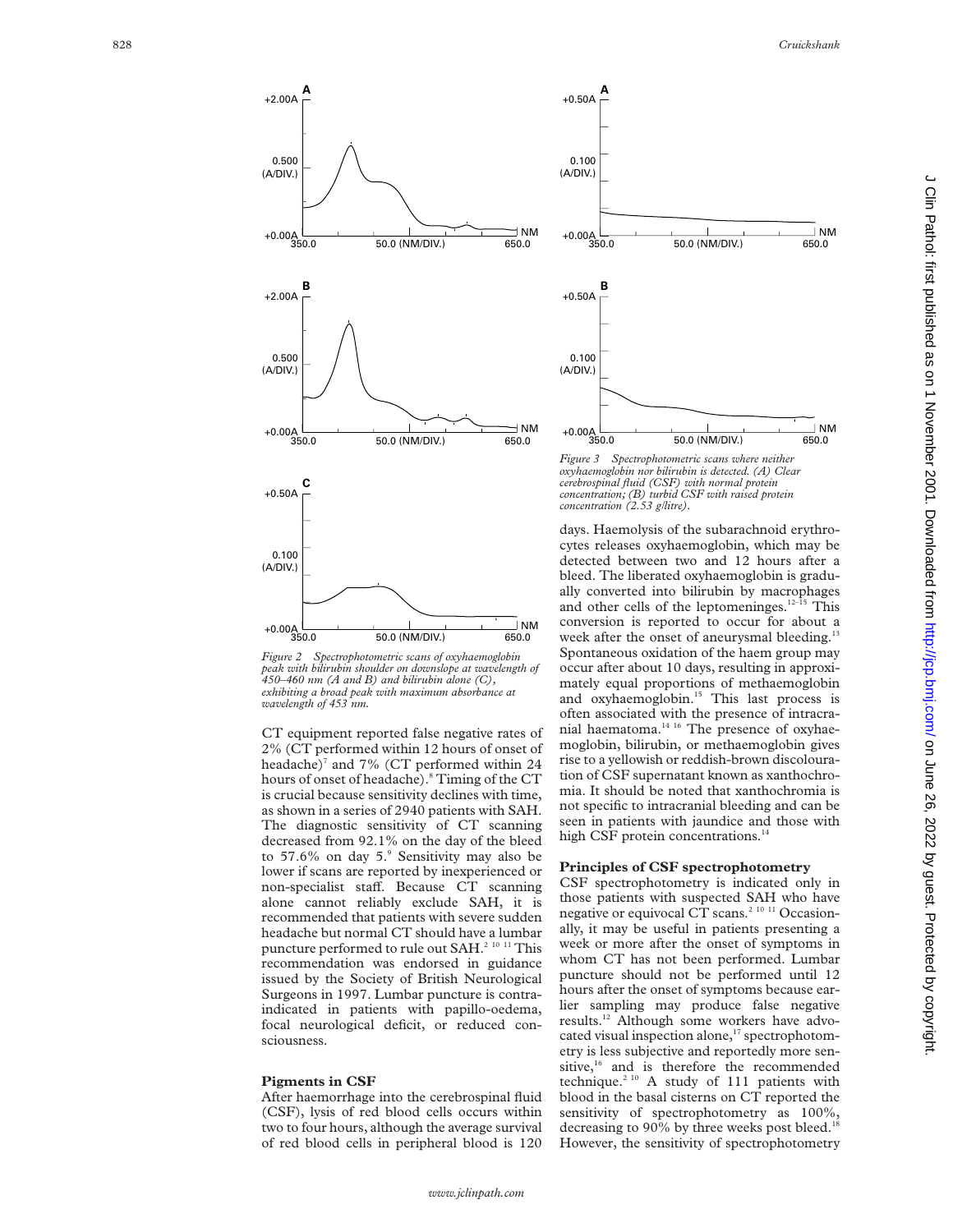

*Figure 4 Spectrophotometric scan of (A) plasma separated 15 minutes after collection of whole blood and (B) cerebrospinal fluid centrifuged 15 minutes after addition of whole blood to produce a red cell count of approximately 400 000/mm3 .*

in patients with negative CT remains unknown. Spectrophotometry should aim to detect the presence of both oxyhaemoglobin and bilirubin because either one or both of these pigments may contribute to xanthochromia after SAH.<sup>13 16</sup> In practice, it is rare to detect bilirubin alone because oxyhaemoglobin is usually detected for at least three weeks after SAH,<sup>18</sup> and it is unusual for patients to present later than this.

#### **CSF from possible SAH (CT negative) (should be taken >12 hours from onset of symptoms and time of sample noted)**



*Figure 5 Flow diagram of the procedure to diagnose subarachnoid haemorrhage (SAH) using spectrophotometry of cerebrospinal fluid (CSF). CT, computed tomography; OxyHb, oxyhaemoglobin; RBC, red blood cells.*

CSF supernatant should be scanned using a double beam spectrophotometer at wavelengths between 350 nm and 650 nm to detect oxyhaemoglobin alone (absorption peak 413– 415 nm) (fig 1); oxyhaemoglobin and bilirubin (a bilirubin shoulder at 450–460 nm on the downslope of the oxyhaemoglobin curve) (fig 2A, B); or, more rarely, bilirubin alone (a broad peak at 450–460 nm) (fig 2C). It is the presence of a peak that should be sought rather than absolute absorbance at a specific wavelength. For example, a raised CSF protein concentration may cause a raised absorbance at 413 nm without the presence of an oxyhaemoglobin peak (fig 3). $^{19}$ 

#### **Detection of bilirubin alone**

If bilirubin alone is detected, quantitation is required with a correction to allow for non-haemorrhagic sources, such as influx of protein bound bilirubin across the blood–brain barrier (see below).<sup>20</sup>

Measured CSF bilirubin concentration  $(\mu \text{mol/litre}) = (A453 - A578) \times 23$ , where 578 nm is the wavelength at which oxyhaemoglobin has identical absorbance to its absorbance at 453 nm, and 23 is the extinction coefficient for bilirubin (µmol/litre) at a wavelength of 453 nm.

Non-haemorrhagic component of bilirubin (µmol/litre) = serum bilirubin concentration (µmol/litre) multiplied by the ratio of CSF total protein concentration to serum total protein concentration.

Haemorrhagic CSF bilirubin concentration  $(\mu \text{mol/litre})$  = measured CSF bilirubin  $(\mu \text{mol/l$ litre) − non-haemorrhagic CSF bilirubin (µmol/litre).

## **False positive results**

Oxyhaemoglobin alone can be detected on spectrophotometry in the absence of SAH as a result of traumatic lumbar puncture and in vitro haemolysis. False positive results were reported in six of 27 patients without SAH undergoing spinal anaesthesia, where CSF samples demonstrated red blood cell counts of up to 705/mm.<sup>3 21</sup> However we conducted a similar study and found no false positive results in 22 patients without SAH when CSF was centrifuged within 40 minutes. Red blood cell counts ranged from  $\leq 5$  to 2215/mm.<sup>3 22</sup> Traumatic taps are common because many lumbar punctures are performed by inexperienced junior staff. If a good flow of CSF is achieved, then serial samples are advisable in the hope that later samples will have less red blood cell contamination. The likelihood of false positive results is related to the degree of bloody contamination at lumbar puncture and to the delay between lumbar puncture and centrifugation of CSF. An in vitro study of CSF red blood cell contamination has suggested that CSF samples with cell counts of  $\leq 40000$ /mm<sup>3</sup> that are centrifuged within 15 minutes are unlikely to produce false positive results.<sup>22</sup> CSF samples should be transported to the laboratory as quickly as possible. If sample volume permits, a small aliquot should be taken in case